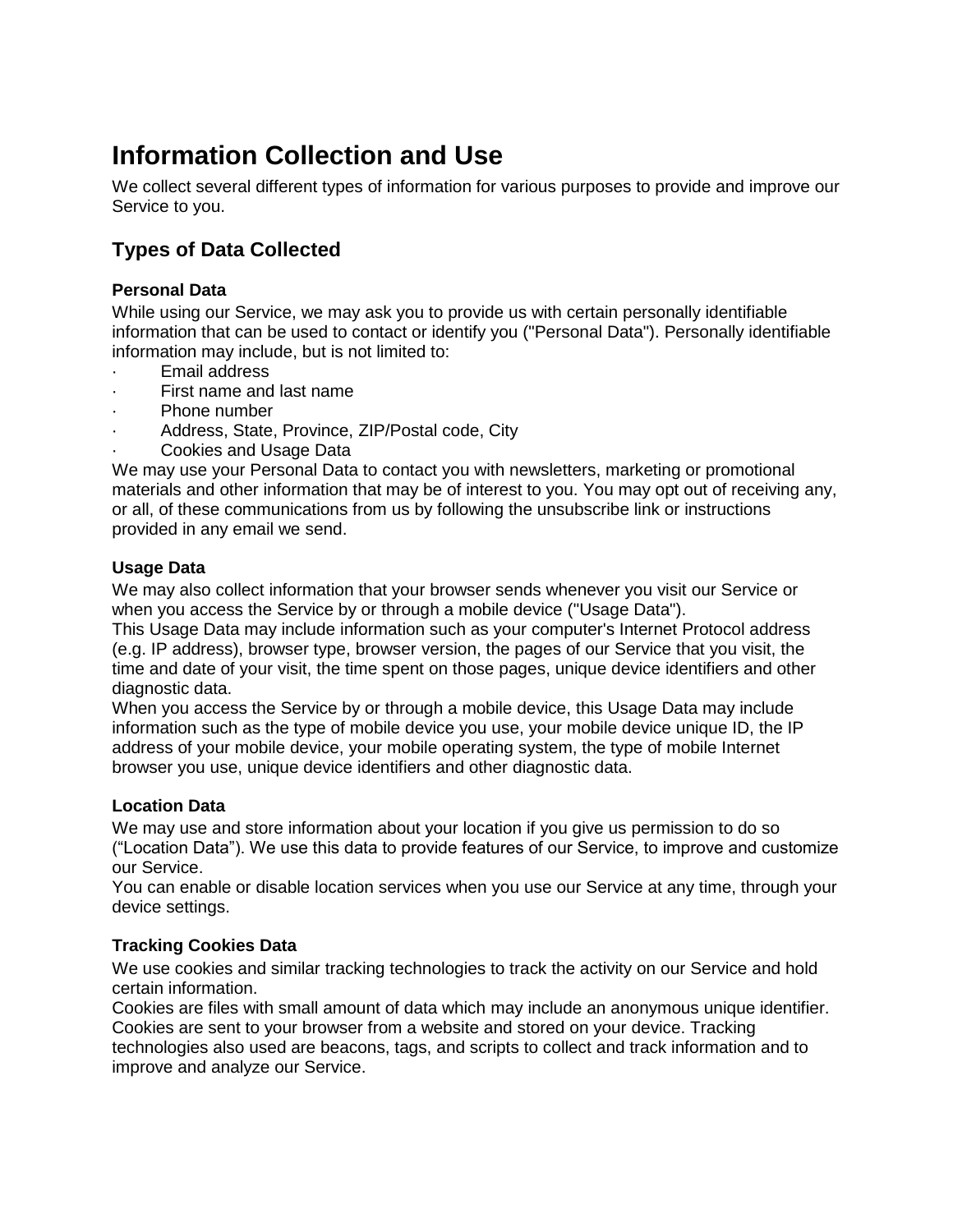You can instruct your browser to refuse all cookies or to indicate when a cookie is being sent. However, if you do not accept cookies, you may not be able to use some portions of our Service.

Examples of Cookies we use:

- **Session Cookies.** We use Session Cookies to operate our Service.
- · **Preference Cookies.** We use Preference Cookies to remember your preferences and various settings.
- **Security Cookies.** We use Security Cookies for security purposes.

### **Use of Data**

The Clients Site uses the collected data for various purposes:

- To provide and maintain our Service
- To notify you about changes to our Service
- · To allow you to participate in interactive features of our Service when you choose to do so
- To provide customer support
- · To gather analysis or valuable information so that we can improve our Service
- To monitor the usage of our Service
- To detect, prevent and address technical issues
- · To provide you with news, special offers and general information about other goods,

services and events which we offer that are similar to those that you have already purchased or enquired about unless you have opted not to receive such information

### **Legal Basis for Processing Personal Data Under General Data Protection Regulation (GDPR)**

If you are from the European Economic Area (EEA), The Clients Site legal basis for collecting and using the personal information described in this Privacy Policy depends on the Personal Data we collect and the specific context in which we collect it.

The Clients Site may process your Personal Data because:

- We need to perform a contract with you
- · You have given us permission to do so
- The processing is in our legitimate interests and it's not overridden by your rights
- To comply with the law

## **Retention of Data**

The Clients Site will retain your Personal Data only for as long as is necessary for the purposes set out in this Privacy Policy. We will retain and use your Personal Data to the extent necessary to comply with our legal obligations (for example, if we are required to retain your data to comply with applicable laws), resolve disputes, and enforce our legal agreements and policies. The Clients Site will also retain Usage Data for internal analysis purposes. Usage Data is generally retained for a shorter period of time, except when this data is used to strengthen the security or to improve the functionality of our Service, or we are legally obligated to retain this data for longer time periods.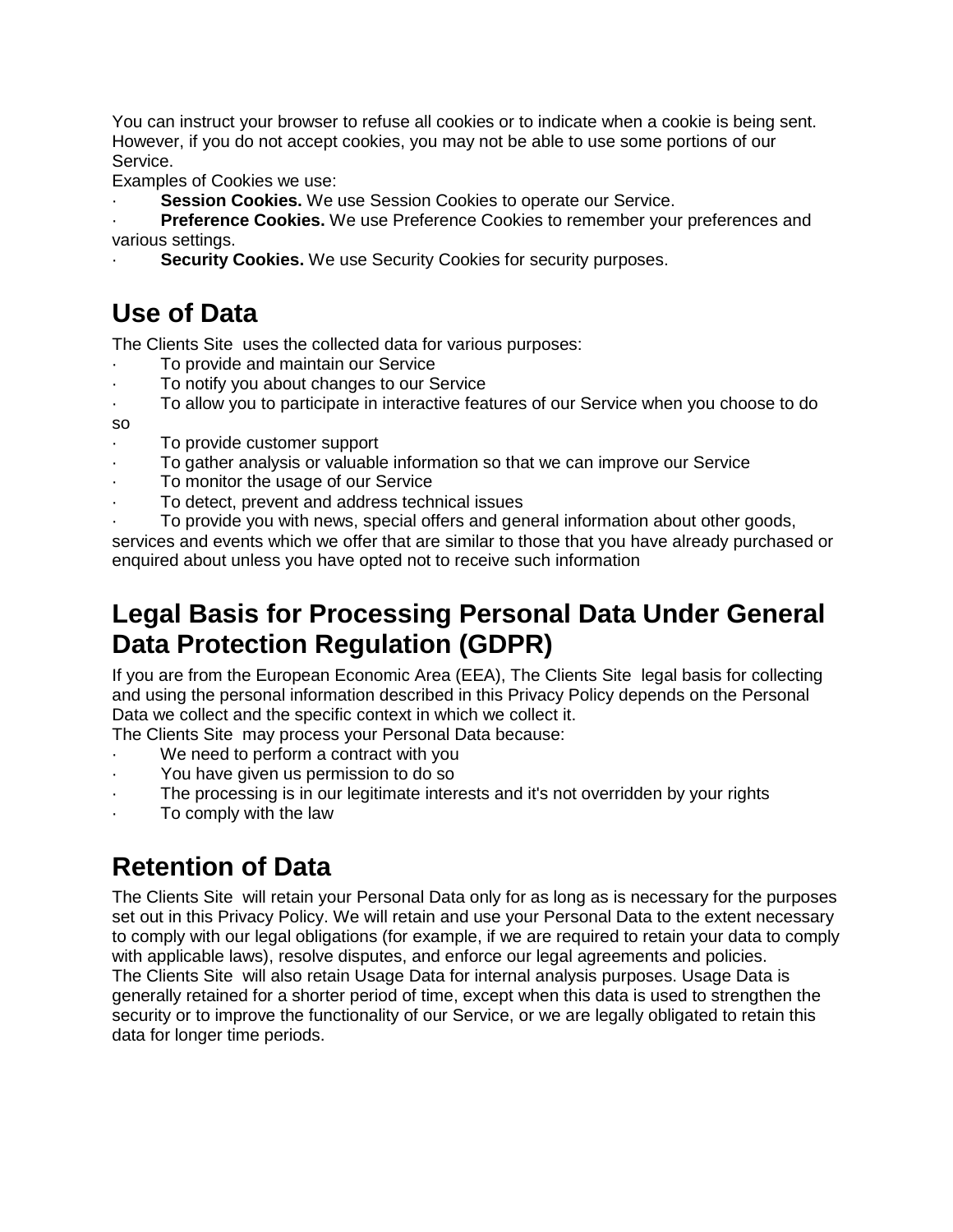## **Transfer of Data**

Your information, including Personal Data, may be transferred to — and maintained on computers located outside of your state, province, country or other governmental jurisdiction where the data protection laws may differ than those from your jurisdiction.

If you are located outside United States and choose to provide information to us, please note that we transfer the data, including Personal Data, to United States and process it there. Your consent to this Privacy Policy followed by your submission of such information represents your agreement to that transfer.

The Clients Site will take all steps reasonably necessary to ensure that your data is treated securely and in accordance with this Privacy Policy and no transfer of your Personal Data will take place to an organization or a country unless there are adequate controls in place including the security of your data and other personal information.

# **Disclosure of Data**

### **Disclosure for Law Enforcement**

Under certain circumstances, The Clients Site may be required to disclose your Personal Data if required to do so by law or in response to valid requests by public authorities (e.g. a court or a government agency).

### **Legal Requirements**

The Clients Site may disclose your Personal Data in the good faith belief that such action is necessary to:

- · To comply with a legal obligation
- To protect and defend the rights or property of The Clients Site
- · To prevent or investigate possible wrongdoing in connection with the Service
- To protect the personal safety of users of the Service or the public
- To protect against legal liability

# **Security of Data**

The security of your data is important to us, but remember that no method of transmission over the Internet, or method of electronic storage is 100% secure. While we strive to use commercially acceptable means to protect your Personal Data, we cannot guarantee its absolute security.

### **Your Data Protection Rights Under General Data Protection Regulation (GDPR)**

If you are a resident of the European Economic Area (EEA), you have certain data protection rights. The Clients Site aims to take reasonable steps to allow you to correct, amend, delete, or limit the use of your Personal Data.

If you wish to be informed what Personal Data we hold about you and if you want it to be removed from our systems, please contact us.

In certain circumstances, you have the following data protection rights:

**The right to access, update or to delete the information we have on you.** Whenever made possible, you can access, update or request deletion of your Personal Data directly within your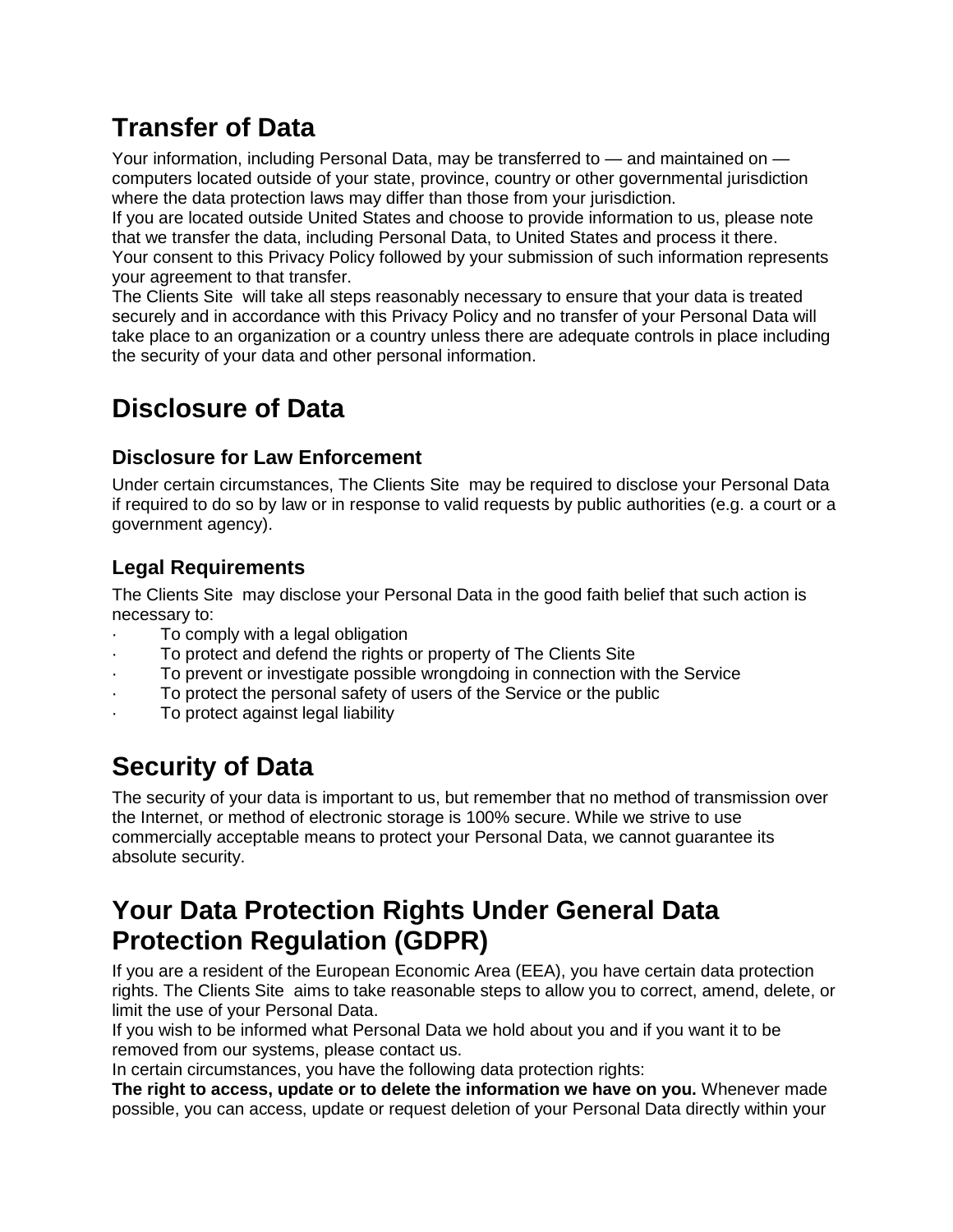account settings section. If you are unable to perform these actions yourself, please contact us to assist you.

**The right of rectification.** You have the right to have your information rectified if that information is inaccurate or incomplete.

The right to object. You have the right to object to our processing of your Personal Data. **The right of restriction.** You have the right to request that we restrict the processing of your personal information.

**The right to data portability.** You have the right to be provided with a copy of the information we have on you in a structured, machine-readable and commonly used format.

**The right to withdraw consent.** You also have the right to withdraw your consent at any time where The Clients Site relied on your consent to process your personal information.

Please note that we may ask you to verify your identity before responding to such requests. You have the right to complain to a Data Protection Authority about our collection and use of your Personal Data. For more information, please contact your local data protection authority in the European Economic Area (EEA).

### **Service Providers**

We may employ third party companies and individuals to facilitate our Service ("Service Providers"), to provide the Service on our behalf, to perform Service-related services or to assist us in analyzing how our Service is used.

These third parties have access to your Personal Data only to perform these tasks on our behalf and are obligated not to disclose or use it for any other purpose.

### **Analytics**

We may use third-party Service Providers to monitor and analyze the use of our Service. **Google Analytics**

Google Analytics is a web analytics service offered by Google that tracks and reports website traffic. Google uses the data collected to track and monitor the use of our Service. This data is shared with other Google services. Google may use the collected data to contextualize and personalize the ads of its own advertising network.

For more information on the privacy practices of Google, please visit the Google Privacy Terms web page: <https://policies.google.com/privacy?hl=en>

# **Links to Other Sites**

Our Service may contain links to other sites that are not operated by us. If you click on a third party link, you will be directed to that third party's site. We strongly advise you to review the Privacy Policy of every site you visit.

We have no control over and assume no responsibility for the content, privacy policies or practices of any third party sites or services.

## **Children's Privacy**

Our Service does not address anyone under the age of 18 ("Children").

We do not knowingly collect personally identifiable information from anyone under the age of 18. If you are a parent or guardian and you are aware that your child has provided us with Personal Data, please contact us. If we become aware that we have collected Personal Data from